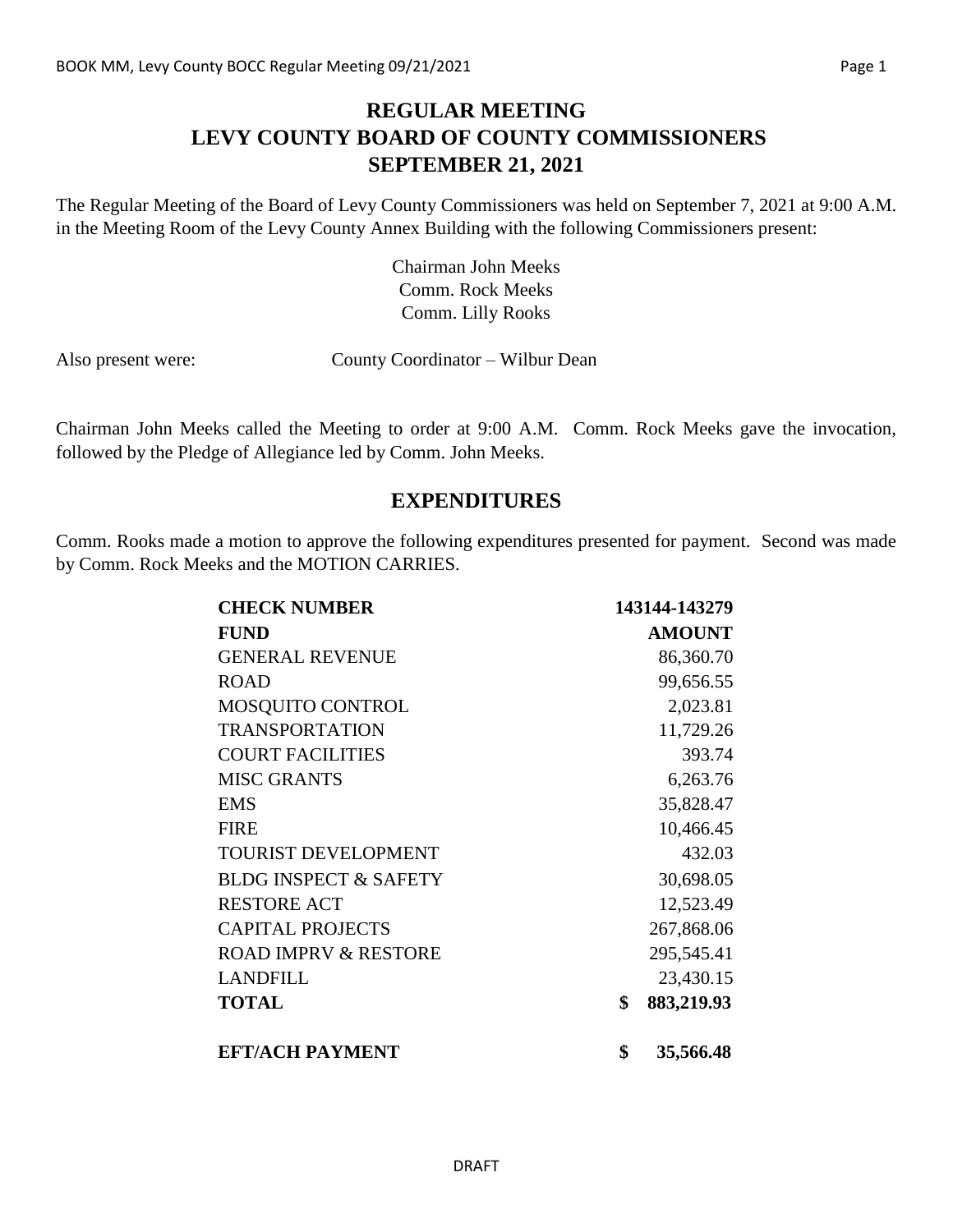#### **MINUTES**

The minutes for the Regular Board Meeting held June 22, 2021 were presented for approval.

Comm. Rock Meeks made a motion to approve the minutes for the Regular Board Meeting held June 22, 2021 as presented. Second was made by Comm. Rooks and the MOTION CARRIES.

#### **AGENDA ADDITIONS, DELETIONS, MODIFICATIONS**

Comm. Rooks made a motion to approve the agenda with the addition of an item to consider use of the gym by the Historical Society. Second was made by Comm. Rock Meeks and the MOTION CARRIES.

# **PUBLIC COMMENT**

Pamela Harlan spoke on behalf of Loynell Batten to the Board regarding a Hardship Variance which was approved on April 14th for Carol Anderson to allow a second dwelling for Ms. Batten. She stated this has become a case of elder abuse as there is no dwelling for Ms. Batten and she is now homeless. Ms. Harlan requested a closer Hardship Variance review process to prevent this situation from happening again.

Diane Garte inquired of the Board's interpretation of the phrase "all public and private property affected by this work shall be restored to a condition equal to, or greater than it existed before commencing construction work unless specifically exempted by the plans." She stated this language is in Section 2, Item 2 of the Building Permit issued for the Black Prong Equestrian Village mini-storage at the intersection of CR337 and CR326 in Morriston. She stated the removal of the trees on this property has de-valued her property, which is nearby in Steeplechase Farms. She requested the Board ensure Black Prong restores a visual barrier bringing her property back to its pre-construction value.

## **LEVY COUNTY HISTORICAL SOCIETY**

Toni Collins requested approval by the Board to use the old High School Gym on November  $12^{th}$ ,  $13^{th}$ , and  $14^{th}$ to stage an exhibit of "Railroads and Riverboats" for the public, designating Friday as the day for school groups to visit. Also, on December  $4<sup>th</sup>$ , she requested use of the gym for a Levy County Authors Book Fair.

Comm. Rooks made a motion to approve use of the gym by the Levy County Historical Society for the dates requested. Second was made by Comm. Rock Meeks and the MOTION CARRIES.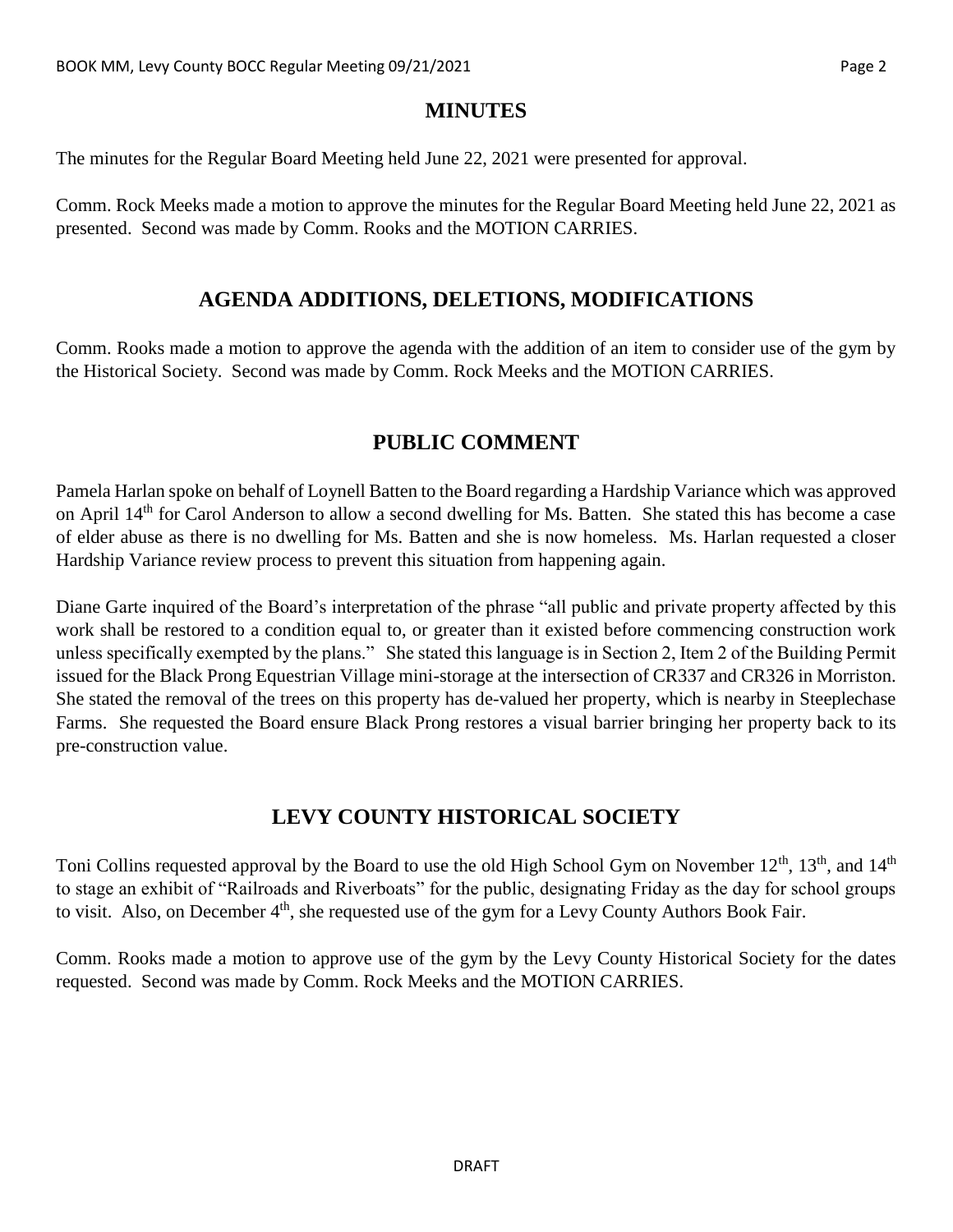# **LEVY COUNTY HEALTH DEPARTMENT**

Natalie McKellips, Administrator

Ms. McKellips requested Board approval of the Annual Contract in the amount of \$165,500 for FY 2021/2022 between Levy County and the FL DOH, Levy County Health Department.

Comm. Rooks made a motion to approve the Annual Contract with the FL DOH, Levy County Health Department for FY 2021/2022 as requested. Second was made by Comm. Rock Meeks and the MOTION CARRIES.

#### **NATURE COAST BUSINESS DEVELOPMENT COUNCIL**

George Buckner, III requested Board approval of the Annual Agreement in the amount of \$66,400 between the Nature Coast Business Development Council and Levy County for FY 2021/2022.

Comm. Rock Meeks made a motion to approve the Annual Agreement with the Nature Coast Business Development Council as requested. Second was made by Comm. Rooks and the MOTION CARRIES.

# **FUTURE ENERGY SOLUTIONS**

Wayne Burrell, Vice President of Sales made a presentation to the Board of their audit lighting at the Levy County Detention Facility.

## **DEPARTMENT REPORTS**

# **LEVY COUNTY COORDINATOR**

Jacqueline Martin presented on behalf of Wilbur Dean

A. Requesting Board approval of the proposed 2022 Holidays to be observed as listed below:

| Friday, December 31, 2021   |
|-----------------------------|
| Monday, January 17, 2022    |
| Monday, February 21, 2022   |
| Friday, April 15, 2022      |
| Monday, May 30, 2022        |
| Monday, July 4, 2022        |
| Monday, September 5, 2022   |
| Friday, November 11, 2022   |
| Thursday, November 24, 2022 |
| Friday, November 25, 2022   |
| Friday, December 23, 2022   |
| Monday, December 26, 2022   |
|                             |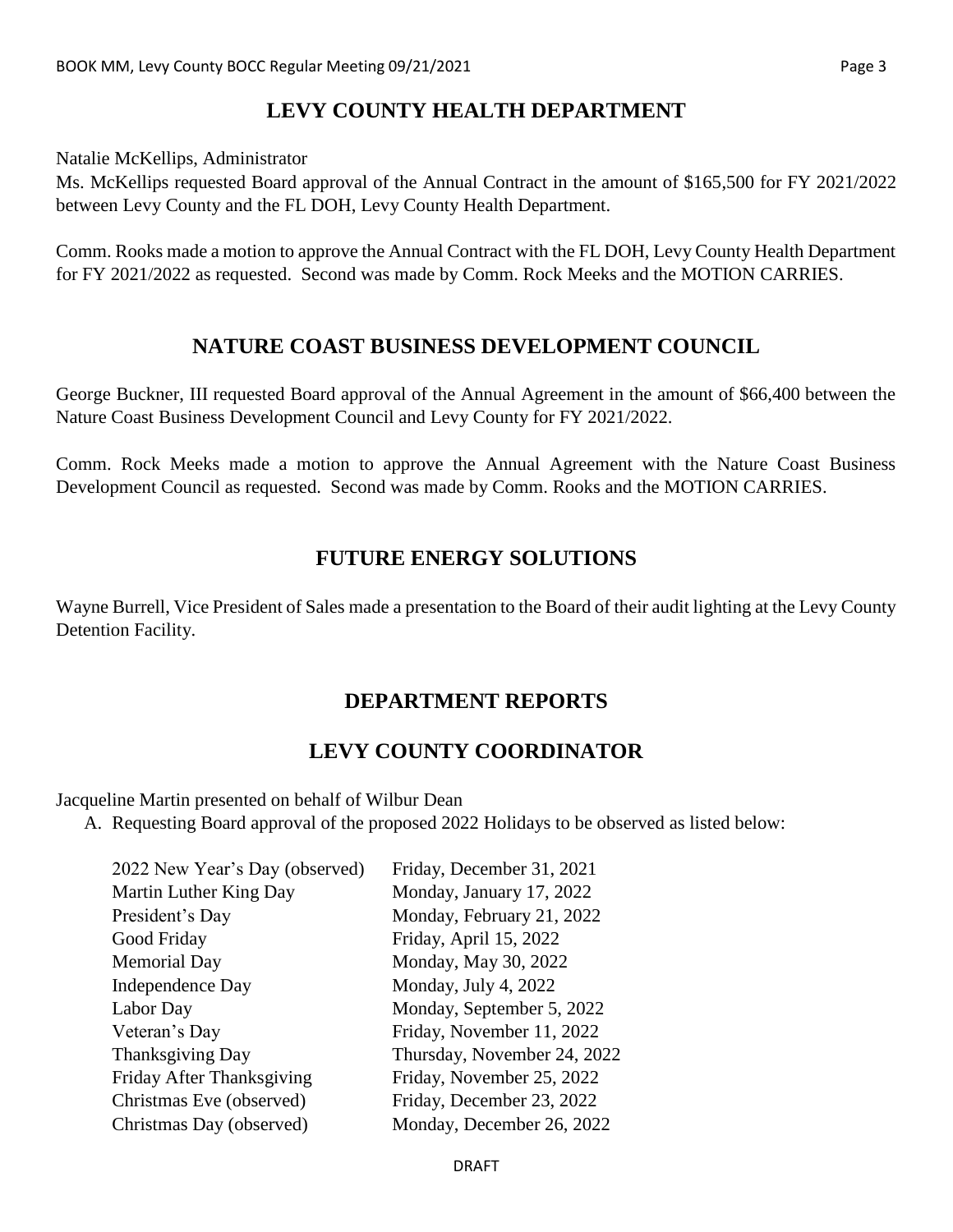B. Requesting Board approval of the proposed 2022 Levy County Board of County Commission regular scheduled meeting dates as listed below:

| January 4 <sup>th</sup>   | A.M. | July $5^{\text{th}}$       | P.M. |
|---------------------------|------|----------------------------|------|
| January 18 <sup>th</sup>  | P.M. | July 19th                  | A.M. |
| February 8 <sup>th</sup>  | A.M. | August 2 <sup>nd</sup>     | A.M. |
| February 22 <sup>nd</sup> | P.M. | August 16 <sup>th</sup>    | A.M. |
| March 8 <sup>th</sup>     | A.M. | September 6 <sup>th</sup>  | P.M. |
| March 22 <sup>nd</sup>    | A.M. | September 20 <sup>th</sup> | A.M. |
| April 5 <sup>th</sup>     | A.M. | October $4th$              | A.M. |
| April 19 <sup>th</sup>    | A.M. | October 18 <sup>th</sup>   | A.M. |
| May $3^{\text{rd}}$       | A.M. | November 8 <sup>th</sup>   | A.M. |
| May $17th$                | A.M. | November $22nd$            | A.M. |
| June 7 <sup>th</sup>      | A.M. | December $6th$             | A.M. |
| June $21st$               | A.M. | December 20 <sup>th</sup>  | A.M. |

Comm. Rooks made a motion to approve the prosed 2022 Levy County Board of County Commission regular scheduled meeting dates as presented. Second was made by Comm. Rock Meeks and the MOTION CARRIES.

C. Requesting Board approval to re-appoint Marlon Gayle to represent Levy County of the Central Florida Community Action Agency (CFCAA) Board of Directors for the period of October 1, 2021 through September 20, 2022.

Comm. Rock Meeks made a motion to re-appoint Marlon Gayle to the CFCAA Board of Directors as requested. Second was made by Comm. Rooks and the MOTION CARRIES.

D. Requesting Board approval of the Agreement for planning services to be provided by North Central Florida Regional Planning Council (NCFRPC) for the fiscal year 2021-2022.

Comm. Rooks made a motion to approve the Agreement for planning services to be provided by NCFRPC for FY 2021-2022 as requested. Second was made by Comm. Rock Meeks and the MOTION CARRIES.

E. Requesting Board approval of the Agreement for providing the Hazardous Waste Generator Monitoring Services to be provided by North Central Florida Regional Planning Council (NCFRPC) for the fiscal year 2021-2022.

Comm. Rock Meeks made a motion to approve the Agreement for providing the Hazardous Waste Generator Monitoring Services for FY 2021-2022 as requested. Second was made by Comm. Rooks and the MOTION CARRIES.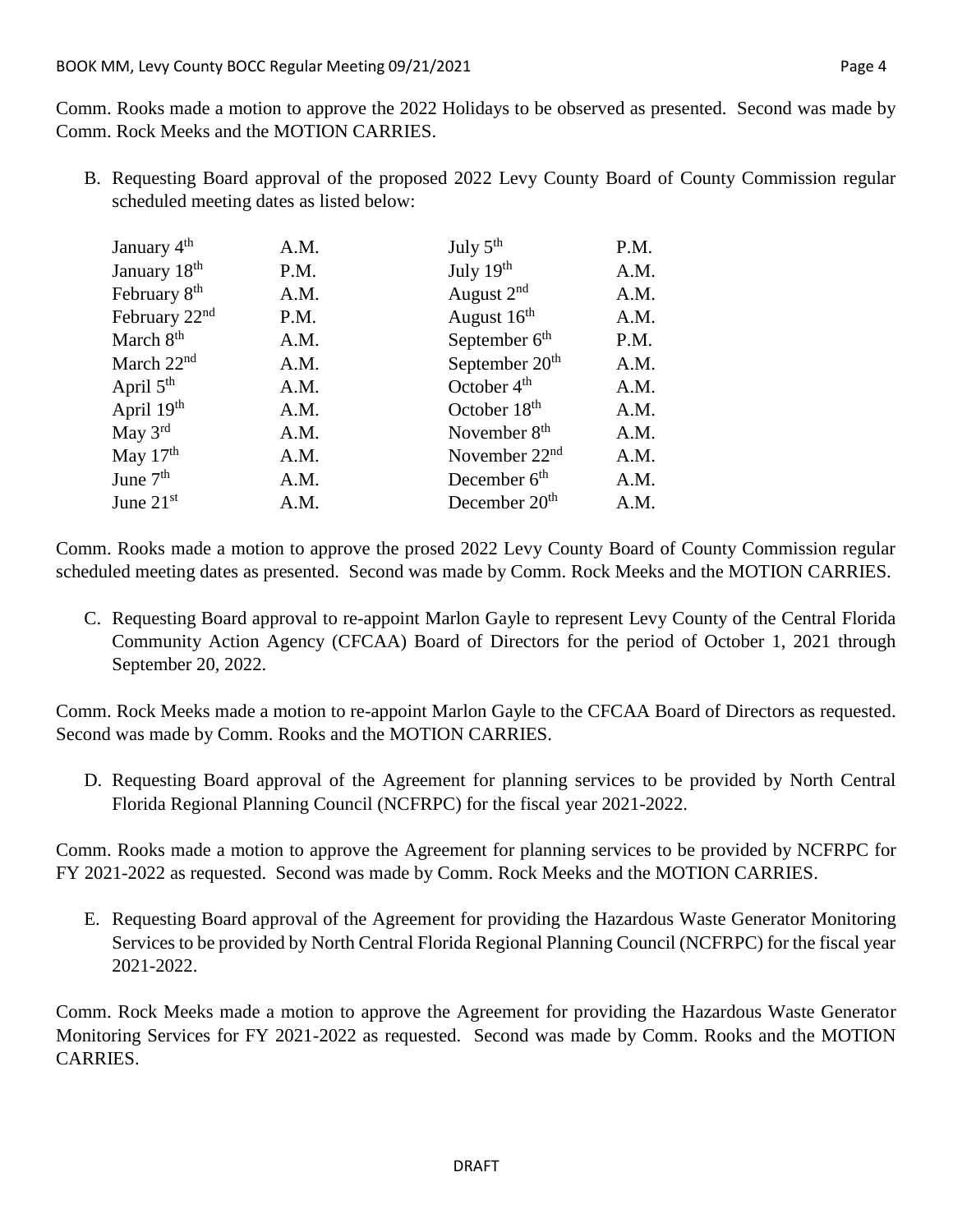## **DEPARTMENT OF PUBLIC SAFETY**

Mitch Harrell, Director

A. Requesting Board approval and the Chairman's signature on the Lease-Purchase Agreement between Levy County and Leasing 2, Inc. and other documents included in the Agreement package for the two ambulances which have been previously approved for purchase and are ordered.

Comm. Rooks made a motion to approve with the Chairman's signature on the Lease-Purchase Agreement with Leasing 2, Inc. and other documents included in the Agreement package as requested. Second was made by Comm. Rock Meeks and the MOTION CARRIES.

B. Requesting Board approval of Resolution 2021-118, approving a Lease Purchase Agreement with Leasing 2, Inc., for financing the purchase of two (2) ambulances and authorizing the Chairman's signature. Chief Harrell stated this Resolution goes along with item A. The total purchase amount for the two (2) ambulances is \$436,000.

Comm. Rock Meeks made a motion to approve Resolution 2021-118 and authorization of the Chairman's signature as requested. Second was made by Comm. Rooks and the MOTION CARRIES.

C. Requesting Board approval of the FY 2021  $2<sup>nd</sup>$  and  $3<sup>rd</sup>$  quarter write-off's for the Department of Public Safety. Chief Harrell stated the total for the  $2<sup>nd</sup>$  quarter is \$288,489.61 and the total for the  $3<sup>rd</sup>$  quarter is \$270,925.02.

Comm. Rooks made a motion to approve the FY 2021 2<sup>nd</sup> and 3<sup>rd</sup> quarter write-off's as presented. Second was made by Comm. Rock Meeks and the MOTION CARRIES.

# **EMERGENCY MANAGEMENT**

John MacDonald, Director

A. Requesting Board ratification of Emergency Declaration 2021-115 and Emergency Declaration 2021-116.

Comm. Rock Meeks made a motion to ratify Emergency Declarations 2021-115 and 2021-116 as requested. Second was made by Comm. Rooks and the MOTION CARRIES.

B. Requesting Board approval of Resolution 2021-120; adoption of the 2021 Local Mitigation Plan (LMS).

Comm. Rock Meeks made a motion to approve Resolution 2021-120 as requested. Second was made by Comm. Rooks and the MOTION CARRIES.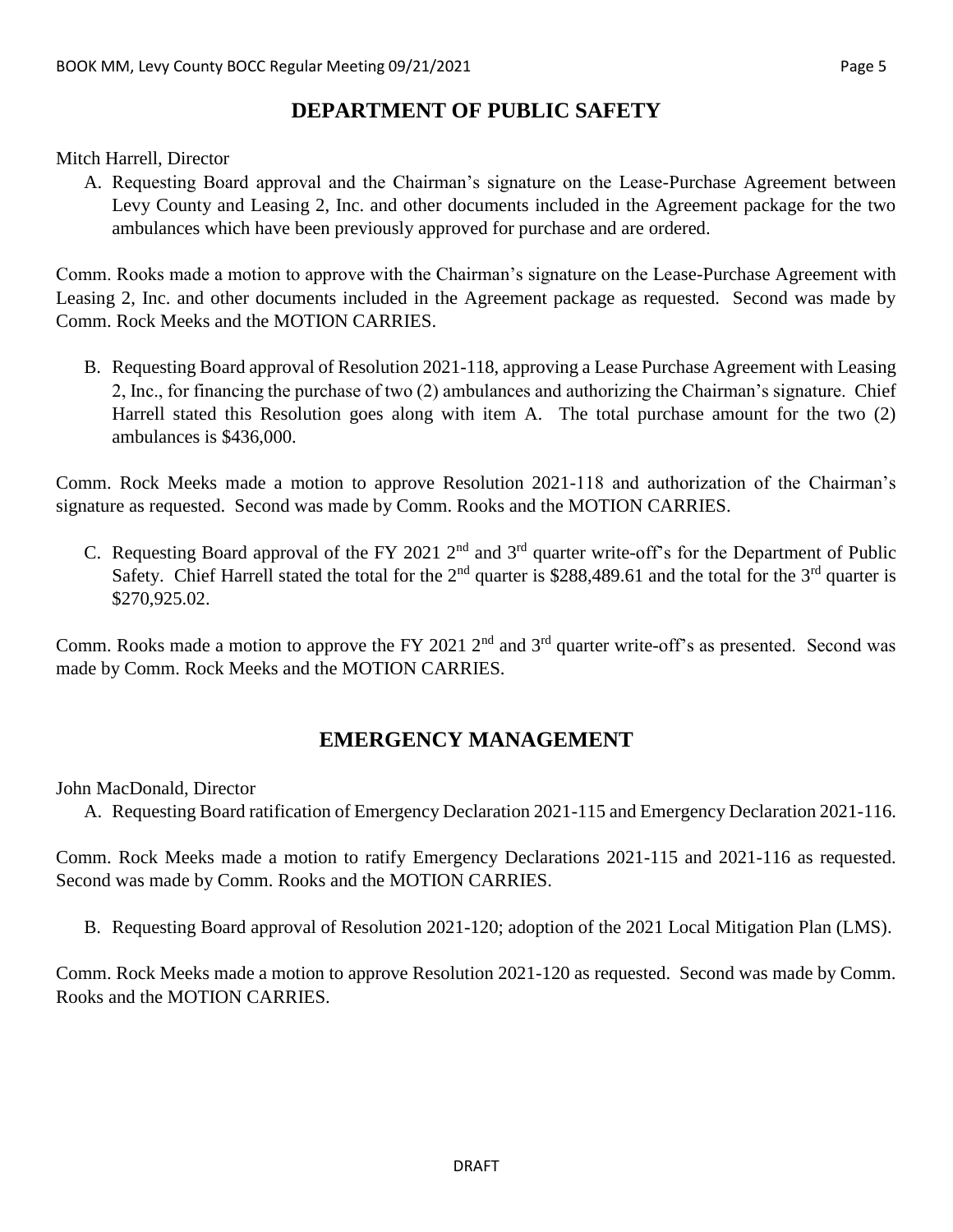# **GRANTS COORDINATOR**

Tony Parker, Coordinator requested Board approval of the Agreement between Levy County and the State of Florida Department of Environmental Protection, Agreement Number LPA0182, in the amount of \$250,000 and authorization for the Chairman to sign.

Comm. Rock Meeks made a motion to approve the Agreement with the State of Florida DEP with the Chairman's signature as requested. Second was made by Comm. Rooks and the MOTION CARRIES.

#### **SHIP**

Marlon Gayle, Housing Planner

A. Requesting Board approval of a Deferred Payment Loan Agreement for Brittany M. Cushion, PA #595 in the amount of \$30,000, for assistance in the purchase of an existing unit in Williston, Florida.

Comm. Rock Meeks made a motion to approve the Deferred Payment Loan Agreement for Brittany M. Cushion, PA #595 as presented. Second was made by Comm. Rooks and the MOTION CARRIES.

B. Requesting Board approval of Deferred Payment Loan Agreement for Zuria L. Thompson, PA #592 in the amount of \$30,000, for assistance in the purchase of an existing unit in Bronson, Florida.

Comm. Rock Meeks made a motion to approve the Deferred Payment Loan Agreement for Zuria L. Thompson, PA #592 as presented. Second was made by Comm. Rooks and the MOTION CARRIES.

C. Providing and update to the Board on the potential to provide additional assistance to a SHIP recipient (Linda Sheffield) prior to the expiration of 10 years since she received assistance.

Comm. Rooks made a motion to waive the normal procedure for SHIP assistance for home repairs and approve additional SHIP assistance for Linda Sheffield due to insufficiencies in the previous SHIP construction repairs. Second was made by Comm. Rock Meeks and the MOTION CARRIES.

## **ROAD DEPARTMENT**

Ali Tretheway presented on behalf of Alice LaLonde, Administrative Coordinator

A. Requesting Board approval of the State Funded Grant Agreement, Financial Project Number 443407-1- 54-01 for the design, construction, and CEI for the widening and resurfacing existing lanes on CR 345 (NW 30th Ave) from SR 500 to US 129 and Resolution 2021-117.

Comm. Rock Meeks made a motion to approve the State Funded Grant Agreement and Resolution 2021-117 as requested. Second was made by Comm. Rooks and the MOTION CARRIES.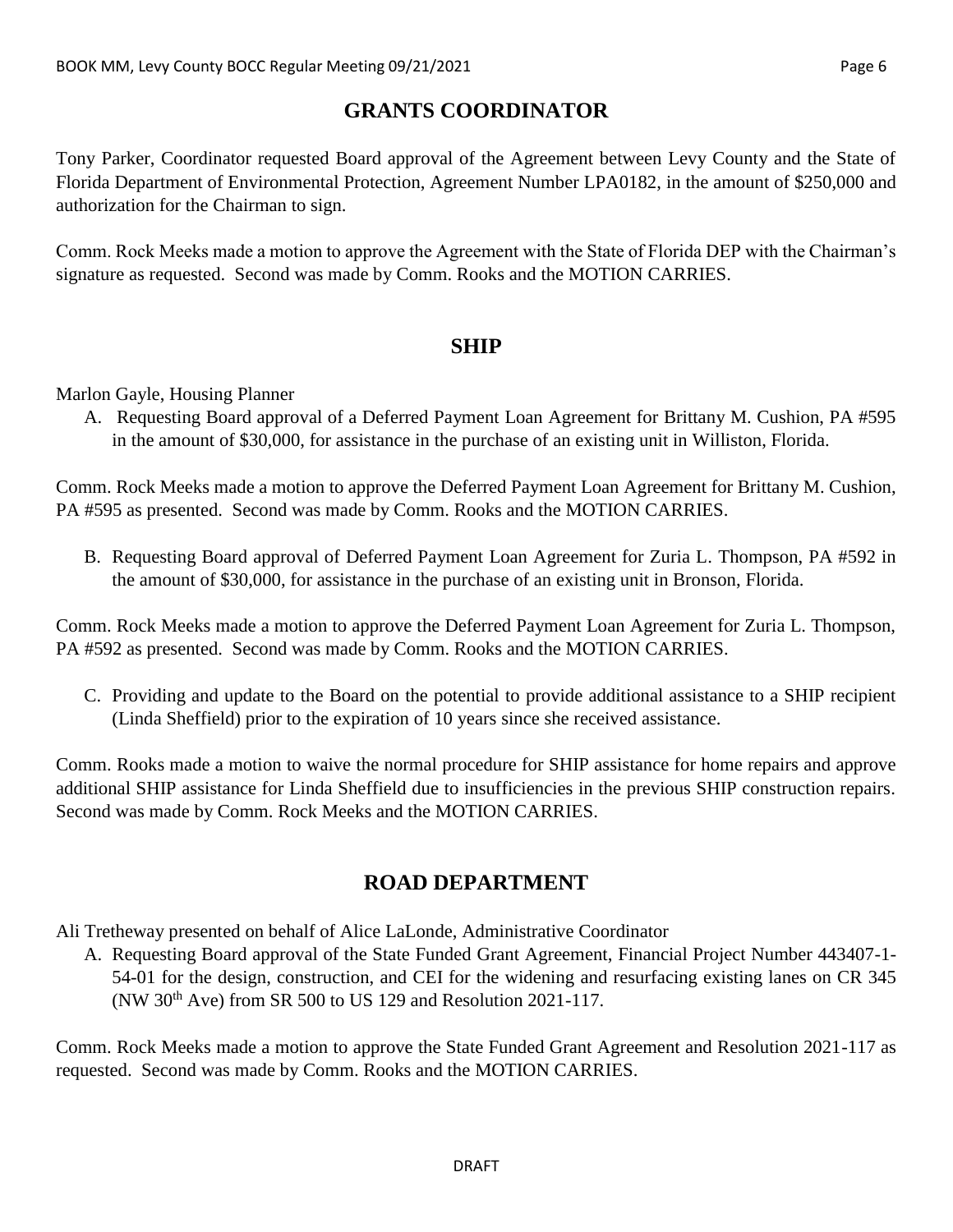B. Requesting Board approval of the Florida Department of Corrections' Interagency/Public Works Agreement WSA1530.

Comm. Rock Meeks made a motion to approve the Florida Department of Corrections' Interagency/Public Works Agreement WSA1530 as requested. Second was made by Comm. Rooks and the MOTION CARRIES.

#### **PROCUREMENT**

#### Alicia Tretheway, Coordinator

A. Requesting Board approval of Task Assignment 2021-8 between Levy County and Dewberry Engineers, Inc., for the Construction and Engineering Inspection for Widening and Resurfacing of existing lanes on CR 347 (NW 30th Ave) from US 19 to SR 500.

Comm. Rooks made a motion to approve Task Assignment 2021-8 with Dewberry Engineers, Inc. as requested. Second was made by Comm. Rock Meeks and the MOTION CARRIES.

B. Requesting Board approval to review the recommendation of the top three proposers as recommended by the Professional Services Committee for the determination of final award, and approve the Form of Agreement with the successful proposer. The top three proposals received were from:

Dewberry Engineering, Inc. DRMP, Inc. Kimley-Horn and Associates, Inc.

The proposer recommended was Dewberry Engineering, Inc.

Comm. Rooks made a motion to approve the Form of Agreement with Dewberry Engineering, Inc. as requested. Second was made by Comm. Rock Meeks and the MOTION CARRIES.

C. Requesting Board approval of the lowest, most responsive yearly bids for supplies for the Levy County Road Department for fiscal year 2022. Mrs. Tretheway also requested approval to re-bid for asphalt and oil-lubricants.

Comm. Rooks made a motion to approve the lowest, most responsive yearly bids for supplies for the Road Department for fiscal year 2022 as well as approval to re-bid for asphalt and oil-lubricants as requested. Second was made by Comm. Rock Meeks and the MOTION CARRIES.

D. Requesting the Board reject the proposal from Accelerated Data Works, Inc., in response to RFP\_2021\_006 as non-responsive for failure to submit all required forms and award RFP\_2021\_006 to New River Technologies, LLC, approve the Form of Agreement, the Business Associate Agreement and authorize the Chairman to execute the agreement.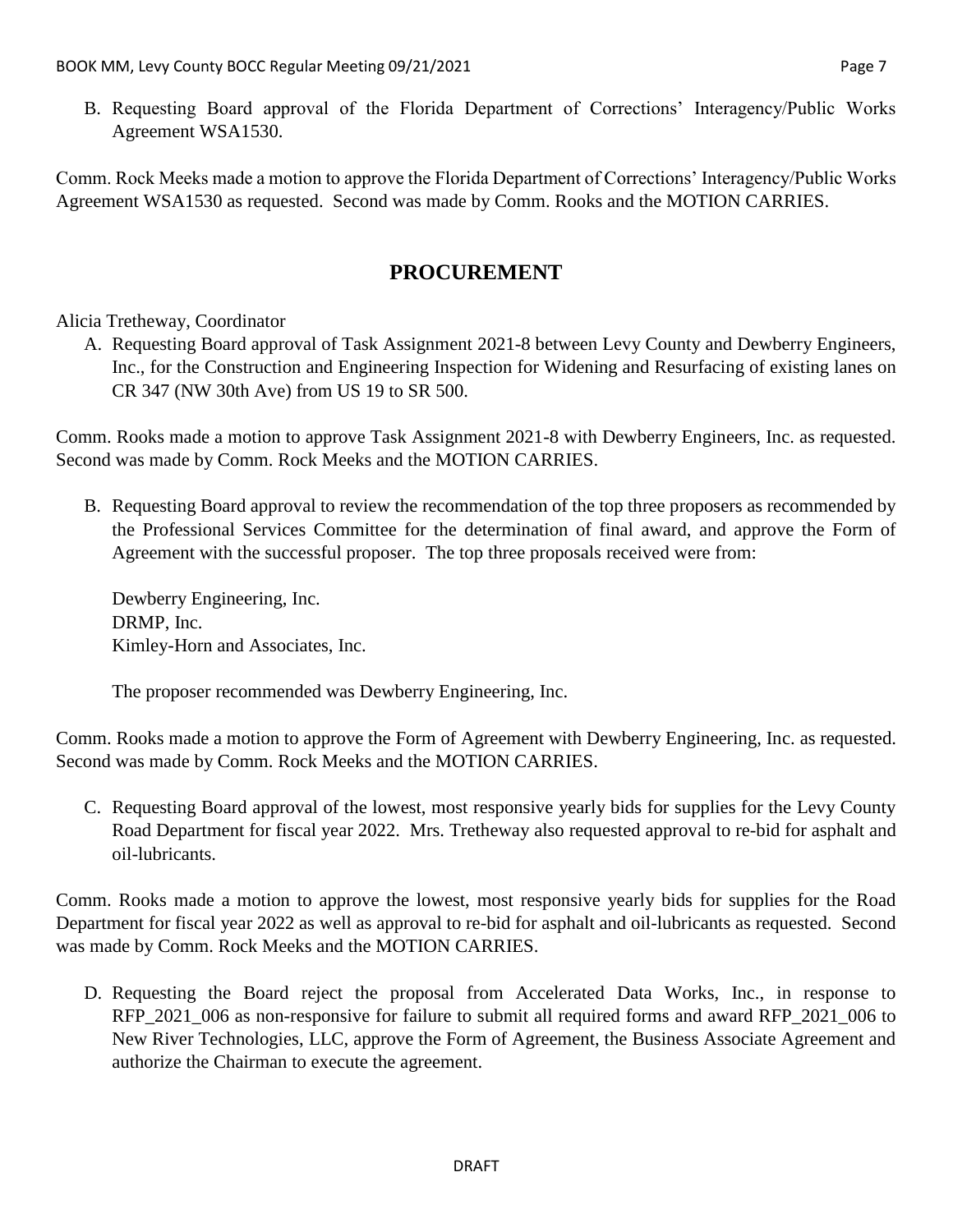Comm. Rock Meeks made a motion to reject the proposal from Accelerated Data Works, Inc and award the Proposal received for RFP\_2021\_006 to New River Technologies, LLC, approve the Form of Agreement, the Business Associate Agreement and authorize the Chairman to execute the agreement as requested. Second was made by Comm. Rooks and the MOTION CARRIES.

#### **COUNTY ATTORNEY**

Interim County Attorney, Evan Rosenthall, Nabors, Giblin & Nickerson, P.A. Requesting Board approval of Resolution 2021-119 supporting a Memorandum of Understanding setting forth the framework of a unified plan for the proposed allocation and use of opioid settlement proceeds.

Comm. Rock Meeks made a motion to approve Resolution 2021-119 as presented. Second was made by Comm. Rooks and the MOTION CARRIES.

#### **PUBLIC COMMENTS**

Stacey Hectus spoke to the Board regarding setting a date for a Workshop for creation of a new Zoning map. The Commissioners agreed for a Workshop date of December  $7<sup>th</sup>$ , set the date of January  $18<sup>th</sup>$  for the first Hearing (this is a P.M. meeting), and the Second Hearing on February  $8<sup>th</sup>$ .

Sue Beaudette, Town of Bronson announced there would be a Cancer Rally and Walk on Saturday, October 9<sup>th</sup> beginning at 10:00 A.M. Saturday, October 23<sup>rd</sup> is the day scheduled for "Beautify Bronson", and the Levy County Veteran's Day Parade will be on Thursday, November 11<sup>th</sup> at 4:00 P.M. beginning at the Post Office. A ceremony will be held at the Park at 6:00 P.M., followed by fireworks at 8:00 P.M.

## **COMMISSIONERS' REPORTS**

**Comm. Rock Meeks** thanked the Representatives at SWFMD for being available to assist and answer questions recently through the flooding event in the Southern part of Levy County.

The meeting recessed at 11:18 A.M. The meeting reconvened at 5:04 P.M.